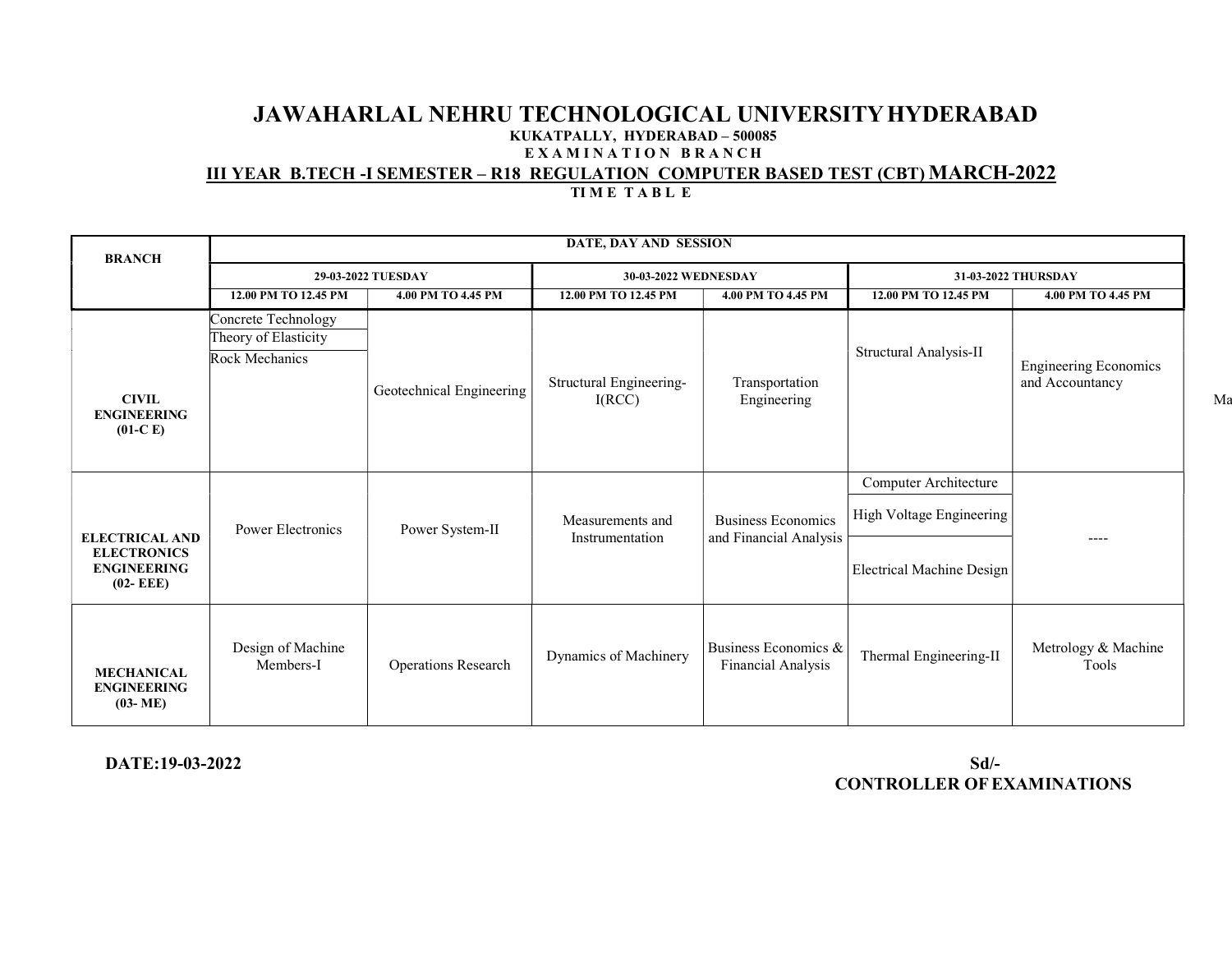#### III YEAR B.TECH -I SEMESTER – R18 REGULATION COMPUTER BASED TEST (CBT) MARCH-2022

|                                                                                        | DATE, DAY AND SESSION                 |                                     |                                      |                                                   |                                                       |                                           |
|----------------------------------------------------------------------------------------|---------------------------------------|-------------------------------------|--------------------------------------|---------------------------------------------------|-------------------------------------------------------|-------------------------------------------|
| <b>BRANCH</b>                                                                          | 29-03-2022 TUESDAY                    |                                     | 30-03-2022 WEDNESDAY                 |                                                   | 31-03-2022 THURSDAY                                   |                                           |
|                                                                                        | 12.00 PM TO 12.45 PM                  | 4.00 PM TO 4.45 PM                  | 12.00 PM TO 12.45 PM                 | 4.00 PM TO 4.45 PM                                | 12.00 PM TO 12.45 PM                                  | 4.00 PM TO 4.45 PM                        |
|                                                                                        |                                       |                                     |                                      |                                                   | Error Correcting Codes                                |                                           |
| <b>ELECTRONICS</b><br>&<br><b>COMMUNICATIONS</b>                                       | Control Systems                       | Data Communications<br>and Networks | Microprocessor &<br>Microcontrollers | Business Economics &<br>Financial                 | <b>Electronic Measurements</b><br>and Instrumentation | $---$                                     |
| <b>ENGINEERING</b><br>$(04 - ECE)$                                                     |                                       |                                     |                                      | Analysis                                          | Computer Organization &<br><b>Operating Systems</b>   |                                           |
|                                                                                        |                                       |                                     |                                      |                                                   | Information Theory &<br>Coding                        | Computer Graphics                         |
| <b>COMPUTER</b><br><b>SCIENCE</b><br>&                                                 |                                       |                                     |                                      |                                                   | <b>Advanced Computer</b><br>Architecture              | <b>Advanced Operating</b><br>Systems      |
| <b>ENGINEERING</b><br>$(05-CSE)$                                                       | Formal Languages &<br>Automata Theory | Software Engineering                | <b>Computer Networks</b>             | Web Technologies                                  | Data Analytics                                        | <b>Informational Retrieval</b><br>Systems |
|                                                                                        |                                       |                                     |                                      |                                                   | <b>Image Processing</b>                               | <b>Distributed Databases</b>              |
|                                                                                        |                                       |                                     |                                      |                                                   | Principles of<br>Programming Languages                | Natural Language<br>Processing            |
| <b>ELECTRONICS AND</b><br><b>INSTRUMSNTTATIO</b><br><b>N ENGINEERING</b><br>$(10-EIE)$ | Control Systems                       | Process Dynamics and<br>Control     | Microprocessor &<br>Microcontrollers | Business Economics &<br><b>Financial Analysis</b> | <b>Instrumentation Practices</b><br>in Industries     |                                           |
|                                                                                        |                                       |                                     |                                      |                                                   | <b>Operating Systems</b>                              | ----                                      |
|                                                                                        |                                       |                                     |                                      |                                                   | Robotics and Automation                               |                                           |

TIMETABLE

 DATE:19-03-2022 Sd/- CONTROLLER OF EXAMINATIONS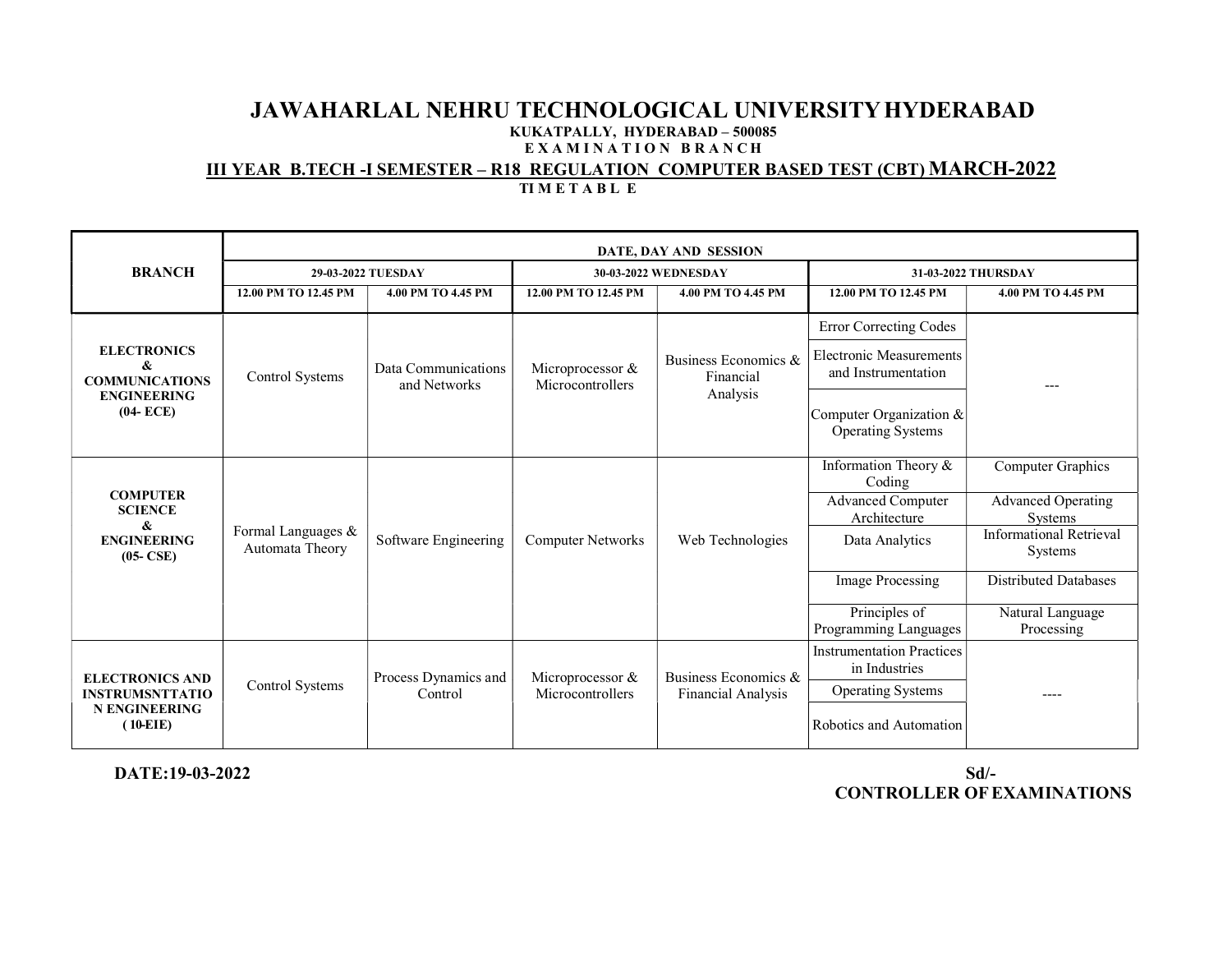#### III YEAR B.TECH -I SEMESTER – R18 REGULATION COMPUTER BASED TEST (CBT) MARCH-2022 TIMETABLE

| <b>BRANCH</b>                                                           | DATE, DAY AND SESSION                 |                                           |                       |                                                   |                                                    |                                              |
|-------------------------------------------------------------------------|---------------------------------------|-------------------------------------------|-----------------------|---------------------------------------------------|----------------------------------------------------|----------------------------------------------|
|                                                                         | 29-03-2022 TUESDAY                    |                                           | 30-03-2022 WEDNESDAY  |                                                   | 31-03-2022 THURSDAY                                |                                              |
|                                                                         | 12.00 PM TO 12.45 PM                  | 4.00 PM TO 4.45 PM                        | 12.00 PM TO 12.45 PM  | 4.00 PM TO 4.45 PM                                | 12.00 PM TO 12.45 PM                               | 4.00 PM TO 4.45 PM                           |
|                                                                         |                                       |                                           |                       |                                                   | <b>Biometrics</b>                                  | Database Security                            |
|                                                                         |                                       | Software Engineering                      | Web Programming       | Data Communication<br>& Computer Networks         | <b>Advanced Computer</b><br>Architecture Common to | <b>Advanced Operating Systems</b>            |
| <b>INFORMATION</b><br><b>TECHNOLOGY</b><br>$(12-IT)$                    | Formal Languages &<br>Automata Theory |                                           |                       |                                                   | Data Analytics                                     | Machine Learning                             |
|                                                                         |                                       |                                           |                       |                                                   | Image Processing                                   | Pattern Recognition                          |
|                                                                         |                                       |                                           |                       |                                                   | Principles of Programming<br>Languages             | Computer Graphics                            |
| <b>MECHANICAL</b><br><b>ENGINEERING</b><br>(MECHATRONICS<br>$(14-MECT)$ | Principles of Machine<br>Design       | CAD/CAM                                   | Dynamics of Machinery | Business Economics &<br><b>Financial Analysis</b> | Manufacturing Process &<br>Machine Tools           | Mechanical Measurements &<br>Control Systems |
| <b>METALLURGY</b><br><b>AND MATERIAL</b>                                | Non-Ferrous Extractive<br>Metallurgy  | Environmental<br>Degradation of Materials |                       | Mechanical Working<br>of Metals                   | Powder Metallurgy                                  | Engineering Economics and                    |
|                                                                         |                                       |                                           |                       |                                                   | Nuclear Materials                                  | Accountancy                                  |
| <b>ENGINEERING</b><br>$(18-MMT)$                                        |                                       |                                           |                       |                                                   | Fatigue and Fracture<br>Mechanics                  |                                              |

### DATE:19-03-2022 Sd/- CONTROLLER OF EXAMINATIONS